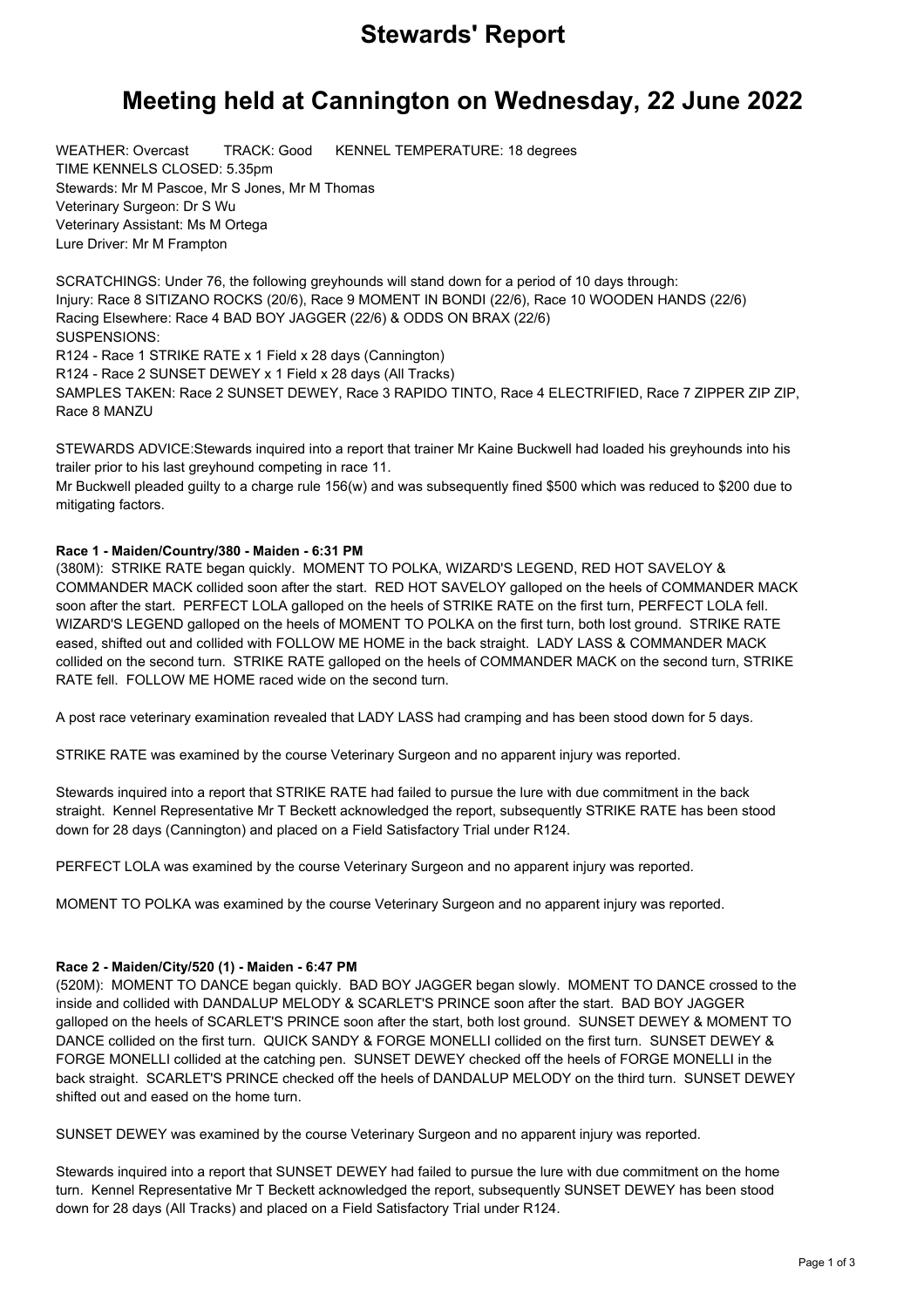### **Race 3 - Maiden/City/520 (2) - Maiden - 7:07 PM**

(520M): ODDS ON BRAX began quickly. STANGA STORM checked off the heels of ODDS ON BRAX soon after the start. STANGA STORM checked off the heels of MUKA MAYHEM soon after the start. TIGER DASH checked off the heels of RAPIDO TINTO soon after the start. ODDS ON BRAX & COOL MYRA collided on the first turn. ODDS ON BRAX checked off the heels of COOL MYRA on the first turn. RAPIDO TINTO checked off the heels of MUKA MAYHEM on the second turn. ODDS ON BRAX checked off the heels of COOL MYRA approaching the home turn.

### **Race 4 - Winter Maiden Classic (Final)/City/520 - Maiden - 7:26 PM**

(520M): ASH THE FLASH & EXILE DREAMER began quickly. RAINING CASH began slowly. WEST ON MISSILE, JACEY RAIDER, HINCHINBROOK LAD & ELECTRIFIED collided soon after the start, JACEY RAIDER fell. WEST ON JILLIBY & WEST ON MISSILE collided soon after the start. ASH THE FLASH & ELECTRIFIED collided several times soon after the start. HINCHINBROOK LAD galloped on the heels of ASH THE FLASH on the second turn, HINCHINBROOK LAD lost ground. RAINING CASH & HINCHINBROOK LAD collided on the third turn, HINCHINBROOK LAD lost ground. RAINING CASH & WEST ON JILLIBY collided on the third turn. RAINING CASH checked off the heels of WEST ON JILLIBY approaching the home turn. WEST ON JILLIBY checked off the heels of ASH THE FLASH, shifted out and raced wide on the home turn.

JACEY RAIDER was examined by the course Veterinary Surgeon and no apparent injury was reported.

### **Race 5 - Novice/City/520 - Novice - 7:42 PM**

(520M): OLLY OLLY OLLY began quickly. MOLFETTA KNIGHT & MIDNIGHT SHINE began slowly. MOLFETTA KNIGHT & GLOBAL HOPE collided soon after the start. OLLY OLLY OLLY & ROLL WITH IT collided soon after the start. OLLY OLLY OLLY & GLOBAL HOPE collided soon after the start. MOLFETTA KNIGHT checked off the heels of MIDNIGHT SHINE soon after the start. OLLY OLLY OLLY checked off the heels of NO LIMIT NEEDED and collided heavily with WINNIE WOO WOO on the first turn. ROLL WITH IT checked off the heels of MIDNIGHT SHINE and collided with MOLFETTA KNIGHT on the first turn, MOLFETTA KNIGHT lost ground. JUMPIN' JULES galloped on the heels of MIDNIGHT SHINE on the first turn. OLLY OLLY OLLY & WINNIE WOO WOO both raced wide at the catching pen and in the back straight. OLLY OLLY OLLY raced wide approaching the home turn, on the home turn and in the home straight.

#### **Race 6 - Novice/Country/380 - Novice - 8:07 PM**

(380M): ROISIN MONELLI & LUCKY KAI began quickly. SIMPLE DIMPLE & SPENDING KUNA began slowly. TENTHILL FIRE & WRECK IT RHONDA collided soon after the start. ROISIN MONELLI & LUCKY KAI collided soon after the start. TENTHILL FIRE checked off the heels of WRECK IT RHONDA on the first turn. WRECK IT RHONDA checked off the heels of ROISIN MONELLI on the first turn. PEANUT MONELLI checked off the heels of BUTTERFLY ALI on the first turn. TENTHILL FIRE & SPENDING KUNA collided on the second turn. BUTTERFLY ALI checked off the heels of ROISIN MONELLI on the home turn.

## **Race 7 - Free For All (s)/Country/380 - Free For All (s) - 8:32 PM**

(380M): ZIPPER ZIP ZIP, BIG BOY BUNDY & TRENT MONELLI began quickly. SAPPHIRE ROSE & GLOBAL DESIRE collided soon after the start. BLACKWOOD BLUE checked off the heels of TRENT MONELLI on the first turn. TRENT MONELLI & WAGTAIL DEMON collided on the first turn. GLOBAL DESIRE & BIG BOY BUNDY collided on the first turn. PAIGE KEEPING & SAPPHIRE ROSE collided on the second turn. PAIGE KEEPING checked off the heels of BLACKWOOD BLUE and collided with SAPPHIRE ROSE approaching the home turn.

## **Race 8 - Mixed 4/5/Provincial/520 - Mixed 4/5 - 8:49 PM**

(520M): MANZU began quickly. LITTLE MISS AVA checked off the heels of MANZU on the first turn. MAGIC SALUTE & LIL MISS OLIVE collided on the first turn. LIL MISS OLIVE tailed off due to injury in the back straight.

A post race veterinary examination revealed that LIL MISS OLIVE had a tear in the right hip muscle and has been stood down for 14 days.